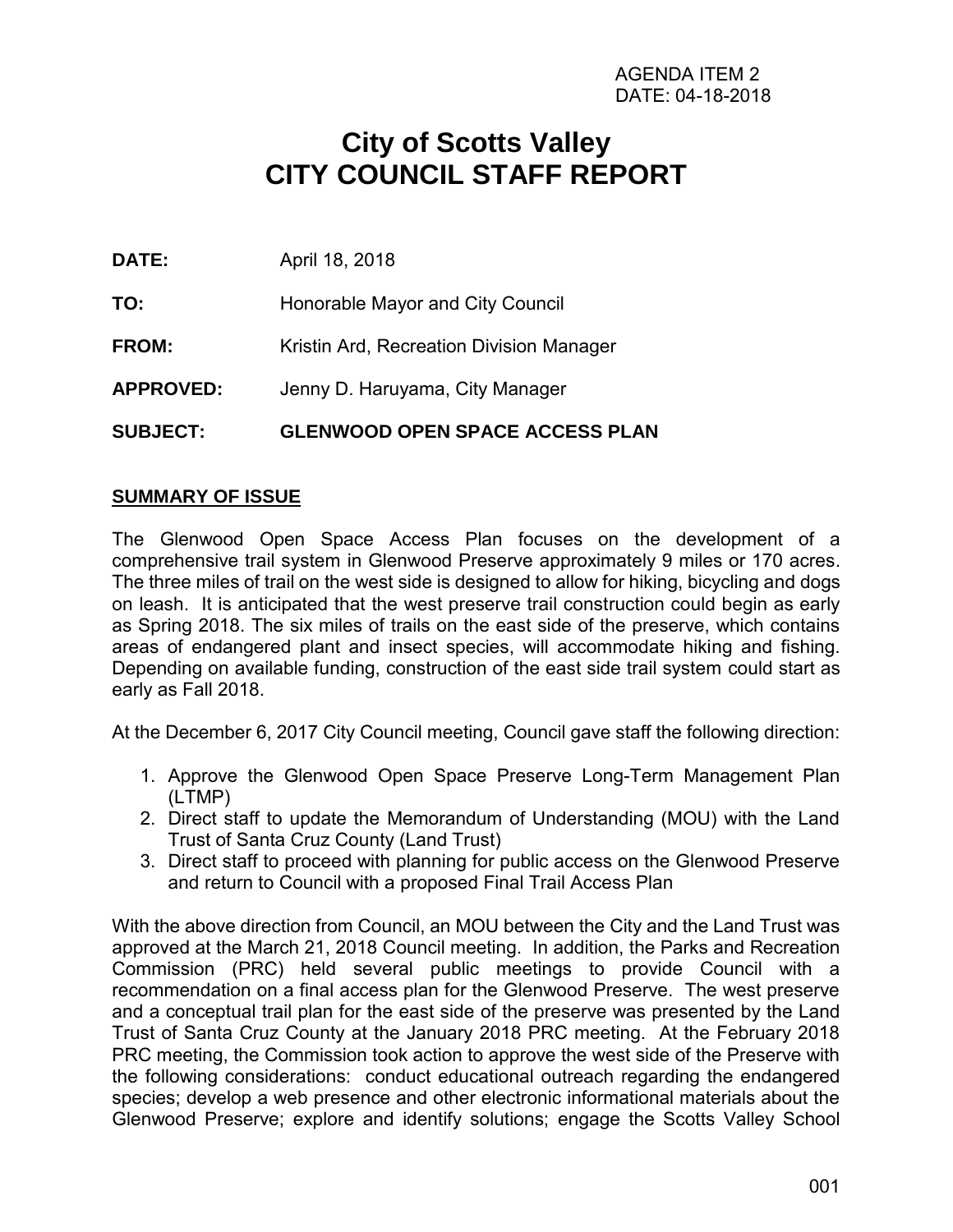#### AGENDA ITEM 2 DATE: 04-18-2018

District regarding parking on K street; and organize a tour of the east preserve (which was held on March 10, 2018). At the March 22, 2018 meeting, the PRC took action to approve the Glenwood Open Space Final Access Plan for the east side with the following considerations: removal of all neighborhood access points on the final trail map; remove public parking sign at Canham Road on trail map; and to consider the dirt lot at Shugart Park be opened for overflow parking. At all meetings, a summary of public comments and staff responses were taken.

The attached "Public Access Overview and Trail Map" (Attachment A), was developed based on stakeholder feedback about allowable activities, and trail placement to ensure compliance with the Long-Term Management Plan. By example, the trail alignment was adjusted for the privacy of neighbors on Tabor Drive based on feedback received from prior meetings. While this comprehensive document represents the proposed final plan, it can be modified to reflect further improvements. Field survey, staking, and mapping has been completed for the entire preserve.

Approximately 250 parking spaces are available for public access within a five minute walk to the preserve in the following locations: Siltanen Park, Al Shugart unimproved parking, lower highschool lot, and K-Street.

#### **PUBLIC OUTREACH**

Besides the public meetings that were held, a variety of other methods have been used to ensure the public has had an opportunity to submit comments on this project. In addition to the local paper, social media tools were used to engage residents and interested stakeholders. These efforts include the City's website and Facebook, Instagram, and Nextdoor accounts, private social media sites (e.g. My Scotts Valley), and other interested groups such as Scotts Valley School District and Scotts Valley High School Cross Country team.

The City is working jointly with the Land Trust of Santa Cruz County on preserve trail development and implementation. The City will enforce park rules and regulations for the preserve and continue to proactively identify adequate parking prior to the opening of the preserve. The Land Trust of Santa Cruz County will be the lead in grazing and sensitive zone vegetation management through the use of volunteer patrols and enforcement as necessary. Scotts Valley Fire District is responsible for vegetation management.

#### **FISCAL IMPACT**

Staff time will be required to complete the public access planning and management of the trail building process, as well as the purchase and installation of appropriate park signage and maintenance. Additionally, once the preserve is officially open to the public, the Scotts Valley Police Department may experience an increase in calls for service. While the initial costs would be absorbed by the City, any ongoing impacts will need to be addressed through future budget development discussions.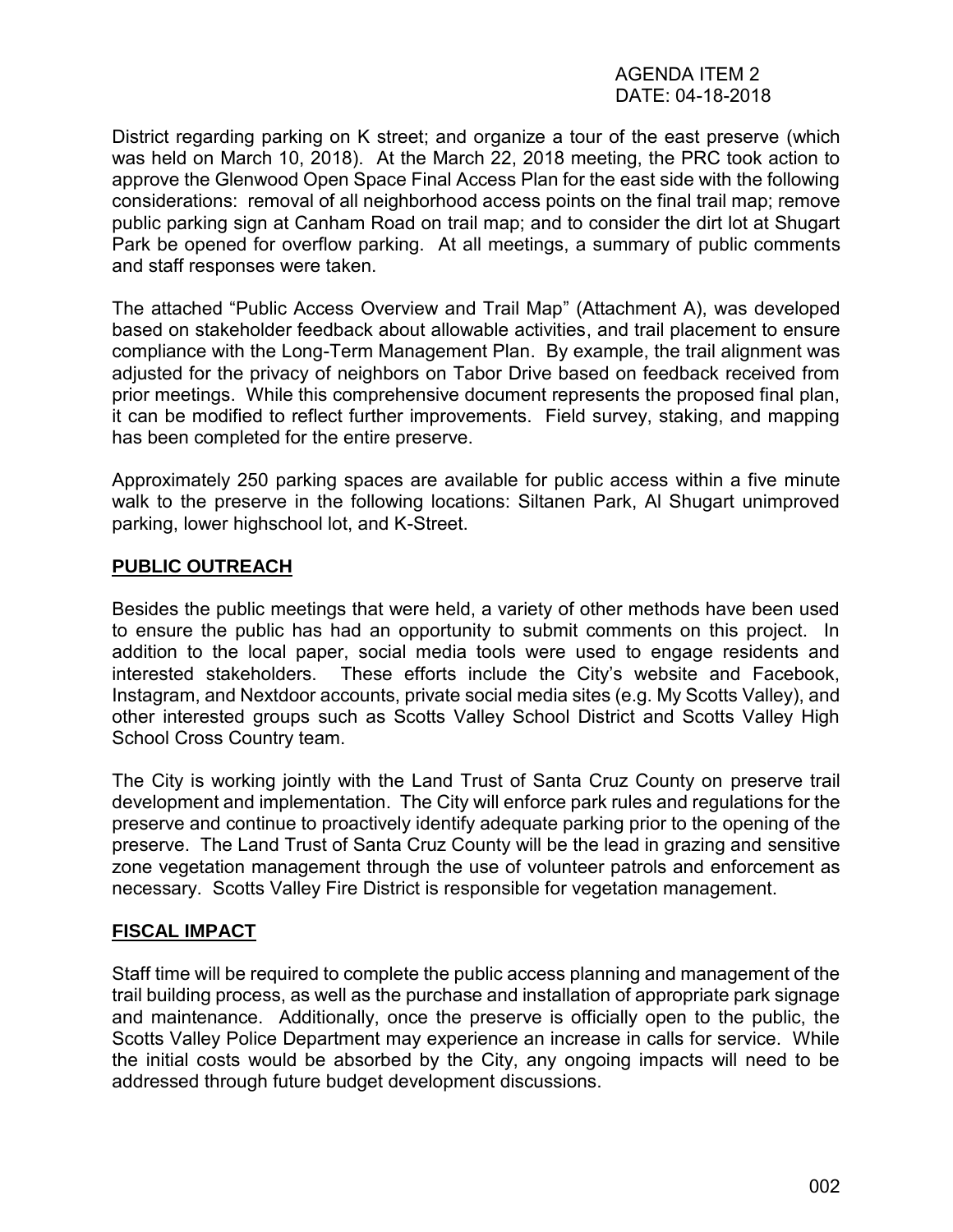#### AGENDA ITEM 2 DATE: 04-18-2018

The Land Trust of Santa Cruz County has a fundraising campaign underway dedicated solely to trails. It is expected that volunteer groups will step forward to assist in the maintenance of the trail system. In addition, the City has applied for two grants; on that could immediately help to construct the west side trails and another that could assist with parking and trail construction on the Glenwood Preserve.

#### **ENVIRONMENTAL DETERMINATION**

This project is consistent with the Glenwood Preserve Long-Term Management Plan and is exempt from the California Environmental Quality Act (CEQA) pursuant to Categorical Exemptions 15307 and 15308.

#### **STAFF RECOMMENDATION**

It is recommended that the City Council consider approval of the Glenwood Open Space Public Access Plan and Trail Map.

#### **TABLE OF CONTENTS PAGE**

Glenwood Open Space Public Access Plan and Trail Map ………………………….. 3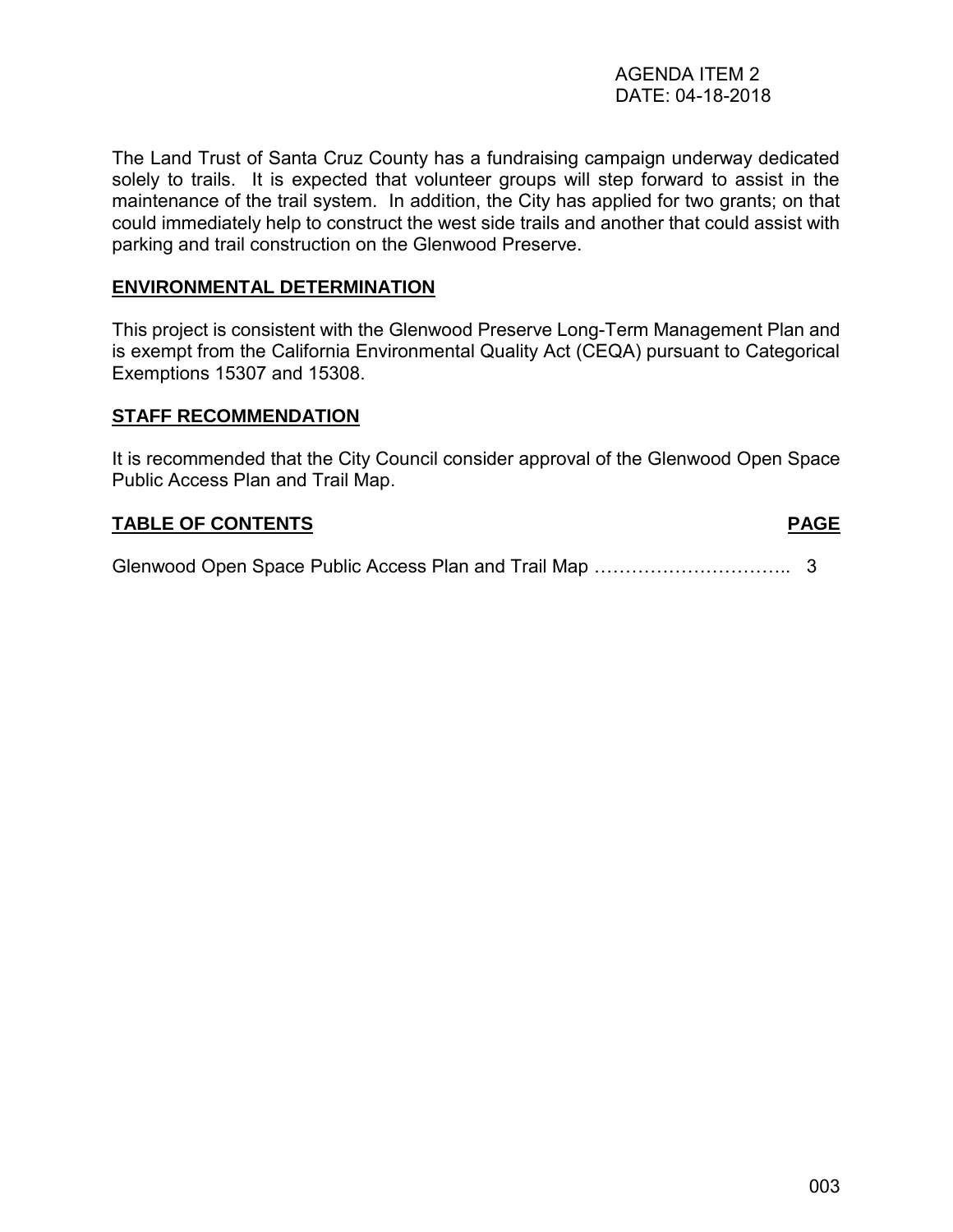## Glenwood Preserve: Public Access Overview

### Final, 4-18-2018

# Primary Considerations

|                    |                                                                                                                                                                                   | Attachment A |
|--------------------|-----------------------------------------------------------------------------------------------------------------------------------------------------------------------------------|--------------|
| Land Ownership:    | City of Scotts Valley                                                                                                                                                             |              |
|                    | Land Management: Land Trust of Santa Cruz County                                                                                                                                  |              |
| Fire Protection:   | Lead - Scotts Valley Fire District                                                                                                                                                |              |
|                    | Support - CalFIRE and Land Trust of Santa Cruz County<br>Activities - Vegetation management, training                                                                             |              |
| Law Enforcement:   | Lead - Scotts Valley Police Department                                                                                                                                            |              |
|                    | Support – Land Trust (staff and volunteers)<br>Approach – Many eyes and ears. Enforcement as necessary.                                                                           |              |
| Natural Resources: | Lead - Land Trust                                                                                                                                                                 |              |
|                    | Support – Expert Advisers, Police Department, Volunteers<br>Approach - Management zones. Grazing and vegetation<br>management. Buffers around sensitive areas. No use of baserock |              |

# Management Zones

#### West Preserve

COUNTY

#### **Trails**

- About 3 miles
- $\bullet$  2-4 foot wide trails
- Gentle gradients
- Loop trails

#### Allowed Activities

- $\bullet$  Hiking
- **Biking**
- Dogs (on leash)

#### Additional considerations

- Future possible links to High School and Salvation Army Camp Redwood Glen
- No 'bike park' features

#### East Preserve

#### **Trails**

- $\bullet$  About 6 miles
- $\bullet$  2-4 foot wide trails
- Gentle gradients
- Several bridges

#### Allowed Activities

- $\bullet$  Hiking
- **Fishing**
- No biking, no dogs

#### Additional considerations

- Access points from neighborhoods
- Pond
- Water District road

#### Beetle Pasture

#### **Trails**

or pavement for trail surfacing. Patrols. Enforcement as necessary.

- Short trail from school
- $\bullet$  Cattle path as trail
- Fencing between path and habitat

#### Allowed Activities

- School field trips
- University research
- Closed to other access

#### Additional considerations

- Open in autumn only
- Strict limitations on access to protect rare species

#### Prohibited in All Management Zones

- x Motor vehicles x Camping x Smoking
	-
- 
- Your comments are welcome at: Access@LandTrustSantaCruz.org

The Long Term Management Plan is available at:

http://www.landtrustsantacruz.org/wp/wp-content/uploads/2017/12/Glenwood-LTMP\_20171107.pdf

Cattle